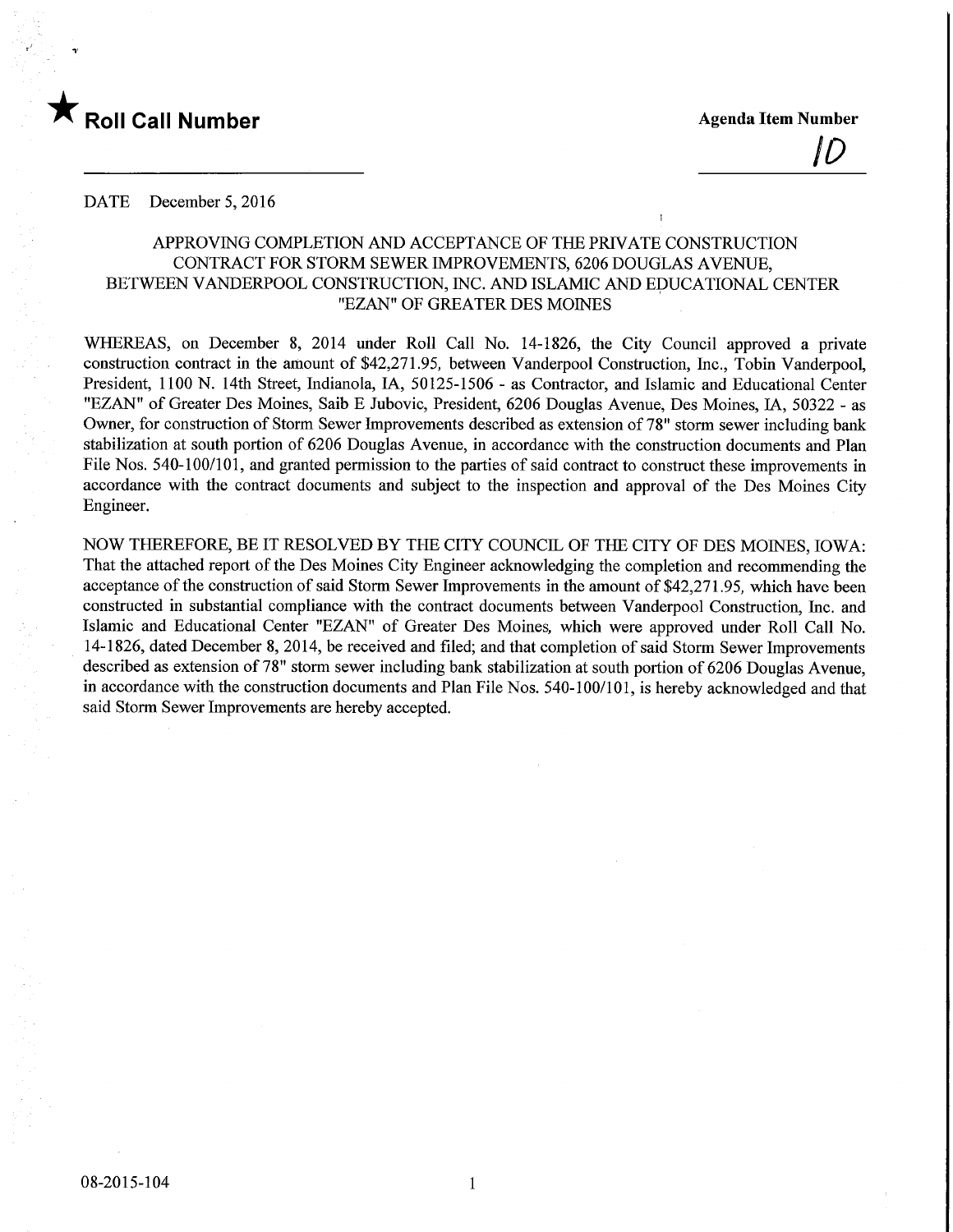

 $\mathcal H$ 

DATE December 5, 2016

Activity ID 08-2015-104

 $\sim$ f

Moved by to adopt.

FORM APPROVED:

Kathleen Vanderbool Deputy City Attorney

Funding Source: All project costs are to be paid by the Owner(s), Islamic and Educational Center "EZAN" of Greater Des Moines

| <b>COUNCIL ACTION</b> | <b>YEAS</b> | <b>NAYS</b> | <b>PASS</b> | <b>ABSENT</b>   |  |
|-----------------------|-------------|-------------|-------------|-----------------|--|
| <b>COWNIE</b>         |             |             |             |                 |  |
| <b>COLEMAN</b>        |             |             |             |                 |  |
| <b>GATTO</b>          |             |             |             |                 |  |
| <b>GRAY</b>           |             |             |             |                 |  |
| <b>HENSLEY</b>        |             |             |             |                 |  |
| <b>MOORE</b>          |             |             |             |                 |  |
| <b>WESTERGAARD</b>    |             |             |             |                 |  |
| <b>TOTAL</b>          |             |             |             |                 |  |
| <b>MOTION CARRIED</b> |             |             |             | <b>APPROVED</b> |  |
|                       |             |             |             |                 |  |
|                       |             |             |             |                 |  |
|                       |             |             |             |                 |  |

I, Diane Rauh, City Clerk of said City Council, hereby certify that at a meeting of the City Council, held on the above date, among other proceedings the above was adopted.

IN WITNESS WHEREOF, I have hereunto set my hand and affixed my seal the day and year first above written.

Mayor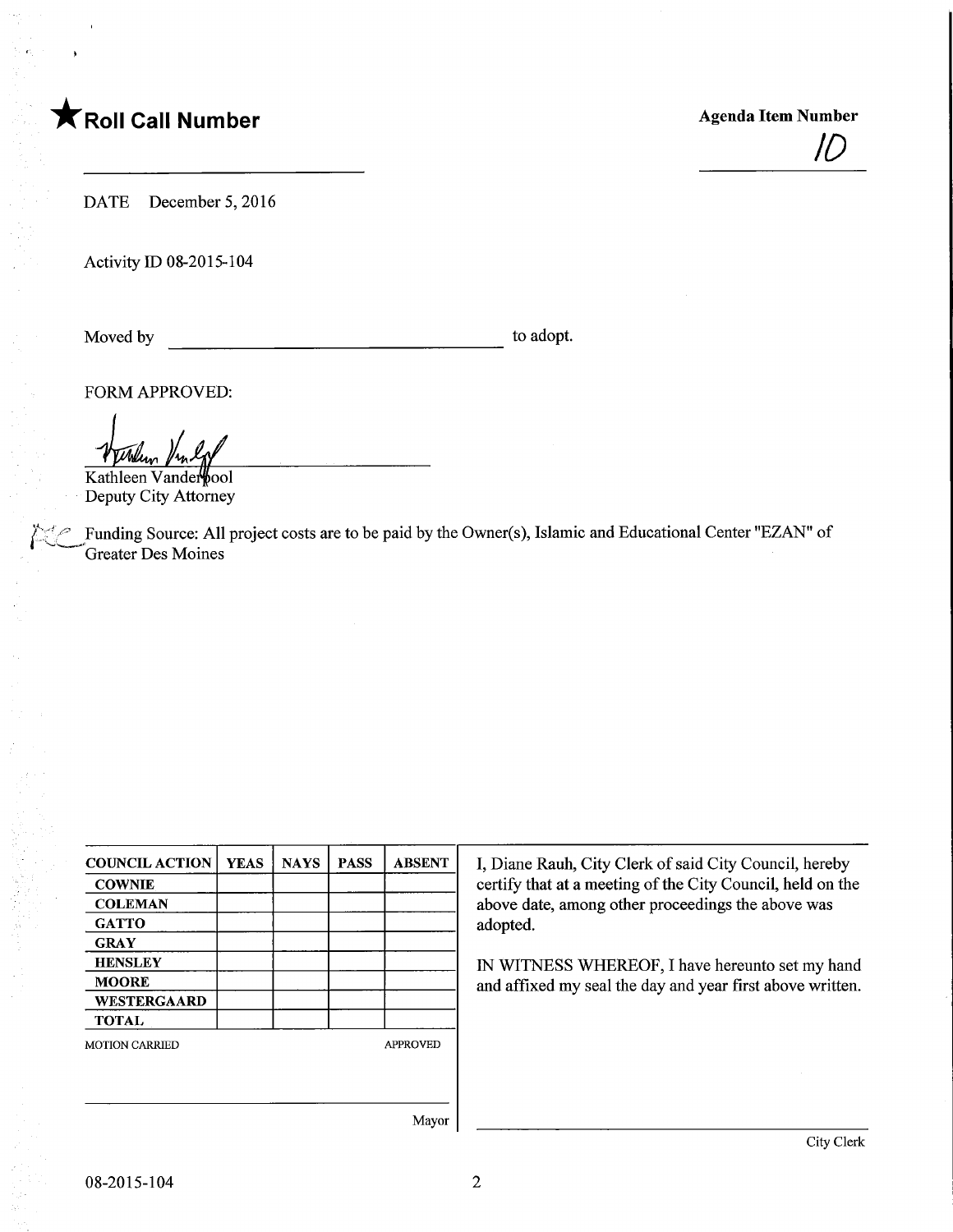

6206 DOUGLAS AVENUE STRORM SEWER EXTENSION AND BANK STABILIZATION ACTIVTY ID 08-2015-104

sr<sub>ile-date</sub>s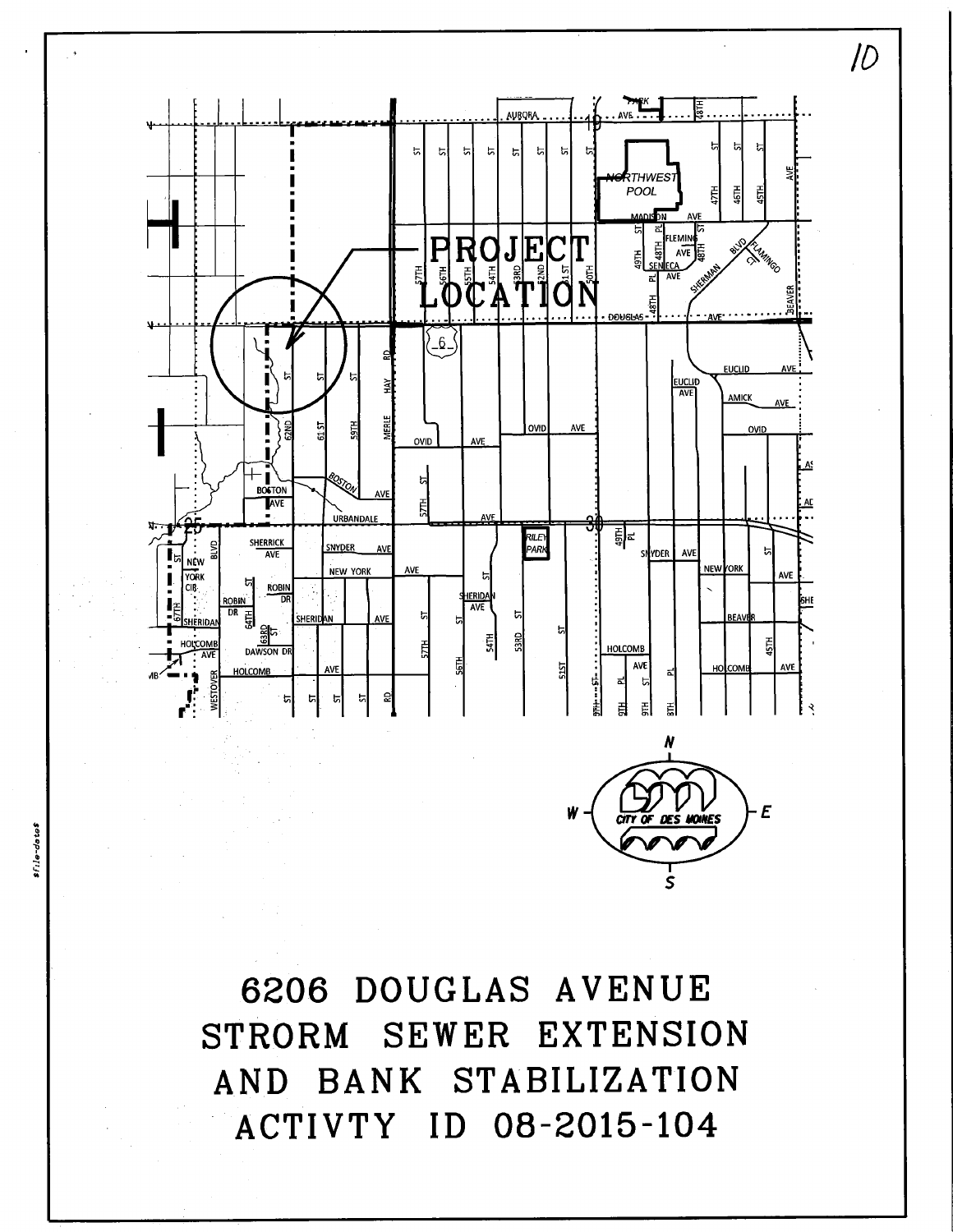December 5, 2016



 $\iota O$ 

**CERTIFICATION OF COMPLETION** 

#### AGENDA HEADING:

Approvmg completion and recommending acceptance of the Private Construction Contract for Storm Sewer Improvements 6206 Douglas Avenue, between Vanderpool Construction, Inc. and Islamic and Educational Center "EZAN" of Greater Des Moines.

#### SYNOPSIS:

Approve the Des Moines City Engineer's Certification of Completion, acknowledge the completion and accept construction of said improvement.

## FISCAL IMPACT:

## Amount: \$42,271.95 As-Built Contract Cost

Funding Source: No Cost to the City of Des Moines; all costs are to be paid by the Owner, Islamic and Educational Center "EZAN" of Greater Des Moines

### CERTIFICATION OF COMPLETION:

On December 8, 2014, under Roll Call No. 14-1826, the City Council approved a private construction contract in the amount of \$42,271.95, between Vanderpool Construction, Inc., Tobin Vanderpool, President, 1100 N. 14th Street, Indianola, IA 50125-1506 - as Contractor, and Islamic and Educational Center "EZAN" of Greater Des Moines, Saib E Jubovic, President, 6206 Douglas Avenue, Des Moines, IA, 50322 - as Owner, for construction of Storm Sewer Improvements described as extension of 78" storm sewer including bank stabilization at south portion of 6206 Douglas Avenue, in accordance with the construction documents and Plan File Nos. 540-100/101, and granted permission to the parties of said contract to construct these improvements in accordance with the contract documents and subject to the inspection and approval of the Des Moines City Engineer.

I hereby certify that the construction of said Storm Sewer Improvements described as extension of 78" storm sewer including bank stabilization at south portion of 6206 Douglas Avenue, in accordance with the construction documents and Plan File Nos. 540-100/101, Activity ID 08-2015-104, has been completed in substantial compliance with the contract documents between Vanderpool Construction, Inc. and Islamic and Educational Center "EZAN" of Greater Des Moines, which were approved under Roll Call No. 14-1826, dated December 8, 2014 and I hereby recommend that the above Storm Sewer Improvements be accepted.

Engineering . T 515.283.4920 . F 515.283.4112 . www.dmgov.org City Hall . 400 Robert D. Ray Drive . Des Moines . Iowa . 50309-1891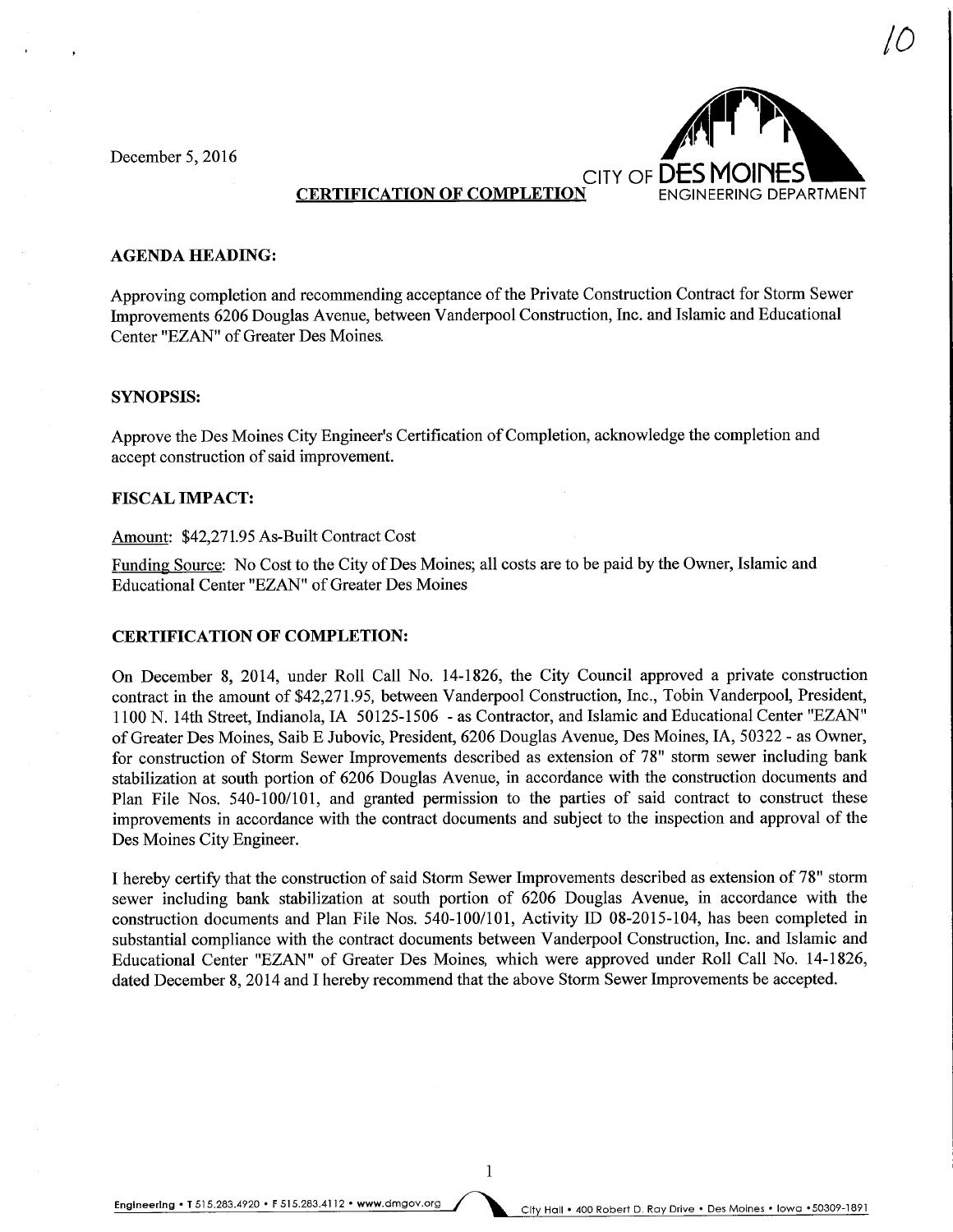I further certify that the amount of completed Storm Sewer Improvements is \$42,271.95.

Pamela SCookey Roo

Pamela S. Cooksey, P.E. Des Moines City Engineer

 $U$